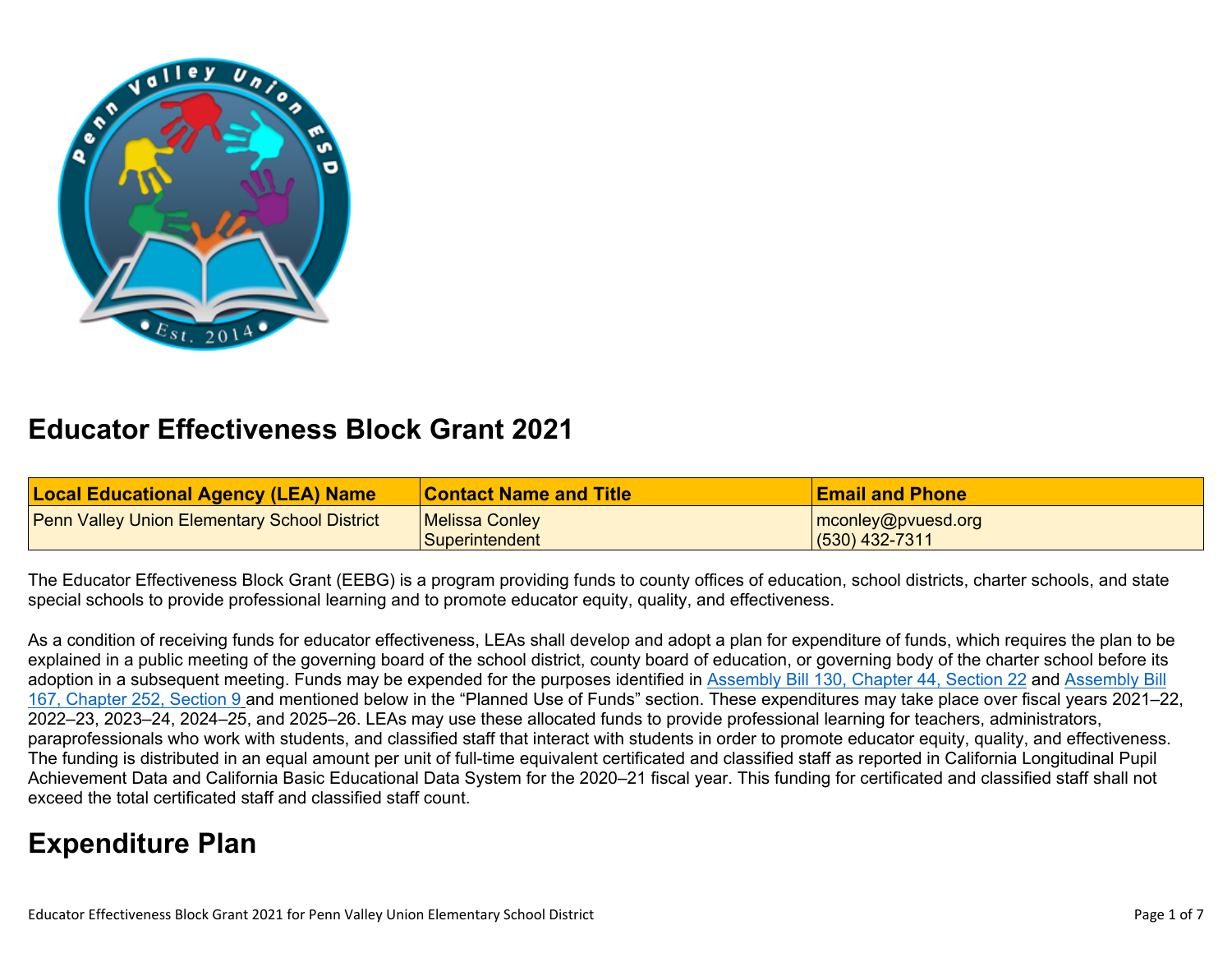| <b>Total Educator Effectiveness Block Grant funds awarded to the LEA</b> |  |  |  |
|--------------------------------------------------------------------------|--|--|--|
| 122,553                                                                  |  |  |  |

The following table provides the LEA's expenditure plan for how it will use EEBG funds to provide professional learning for teachers, administrators, paraprofessionals who work with students, and classified staff that interact with students in order to promote educator equity, quality, and effectiveness. The allowable use categories are listed below.

| <b>Allowable Use of Funds</b>                                                                                                                                                                                                                                                                                                                                                                                                                                                                                                                                                                                                                                                                                                                                                                                                                                                                                                                                                                                                                                               | <b>Planned Use of Funds (Actions)</b>                                                                                                                                                                                                                                                                                                                                                                                                                                                                                                                           | <b>Planned Expenditures</b> |
|-----------------------------------------------------------------------------------------------------------------------------------------------------------------------------------------------------------------------------------------------------------------------------------------------------------------------------------------------------------------------------------------------------------------------------------------------------------------------------------------------------------------------------------------------------------------------------------------------------------------------------------------------------------------------------------------------------------------------------------------------------------------------------------------------------------------------------------------------------------------------------------------------------------------------------------------------------------------------------------------------------------------------------------------------------------------------------|-----------------------------------------------------------------------------------------------------------------------------------------------------------------------------------------------------------------------------------------------------------------------------------------------------------------------------------------------------------------------------------------------------------------------------------------------------------------------------------------------------------------------------------------------------------------|-----------------------------|
| 1. Coaching and mentoring of staff serving in an<br>instructional setting and beginning teacher or<br>administrator induction, including, but not limited to,<br>coaching and mentoring solutions that address a local<br>need for teachers that can serve all pupil populations<br>with a focus on retaining teachers, and offering<br>structured feedback and coaching systems organized<br>around social-emotional learning, including, but not<br>limited to, promoting teacher self-awareness, self-<br>management, social awareness, relationships, and<br>responsible decision making skills, improving teacher<br>attitudes and beliefs about one's self and others, and<br>supporting learning communities for educators to<br>engage in a meaningful classroom teaching experience.<br>2. Programs that lead to effective, standards-aligned<br>instruction and improve instruction in literacy across all<br>subject areas, including English language arts, history-<br>social science, science, technology, engineering,<br>mathematics, and computer science. | District established systems of support for new and<br>established teachers, administrators, paraprofessional<br>across all programs with a focus on:<br>* Opportunity for collaboration<br>* Support during induction<br>* Retention of staff<br>Resources and Professional Development to improve<br>instructional practices which include but is not limited<br>$\mathsf{to}$ :<br>*Curriculum and Instruction Workshops, conferences,<br>webinars, etc.<br><b>Educational software and platforms</b><br>* Professional Development in ELA, focus on writing | \$50,000<br>\$50,000        |
| 3. Practices and strategies that reengage pupils and                                                                                                                                                                                                                                                                                                                                                                                                                                                                                                                                                                                                                                                                                                                                                                                                                                                                                                                                                                                                                        |                                                                                                                                                                                                                                                                                                                                                                                                                                                                                                                                                                 |                             |
| lead to accelerated learning.                                                                                                                                                                                                                                                                                                                                                                                                                                                                                                                                                                                                                                                                                                                                                                                                                                                                                                                                                                                                                                               |                                                                                                                                                                                                                                                                                                                                                                                                                                                                                                                                                                 |                             |
| 4. Strategies to implement social-emotional learning,<br>trauma-informed practices, suicide prevention, access<br>to mental health services, and other approaches that<br>improve pupil well-being.                                                                                                                                                                                                                                                                                                                                                                                                                                                                                                                                                                                                                                                                                                                                                                                                                                                                         | Resources and Professional Development to improve<br>the understanding and implementation of social-<br>emotional learning and trauma-informed practices<br>which include:                                                                                                                                                                                                                                                                                                                                                                                      | 12,000                      |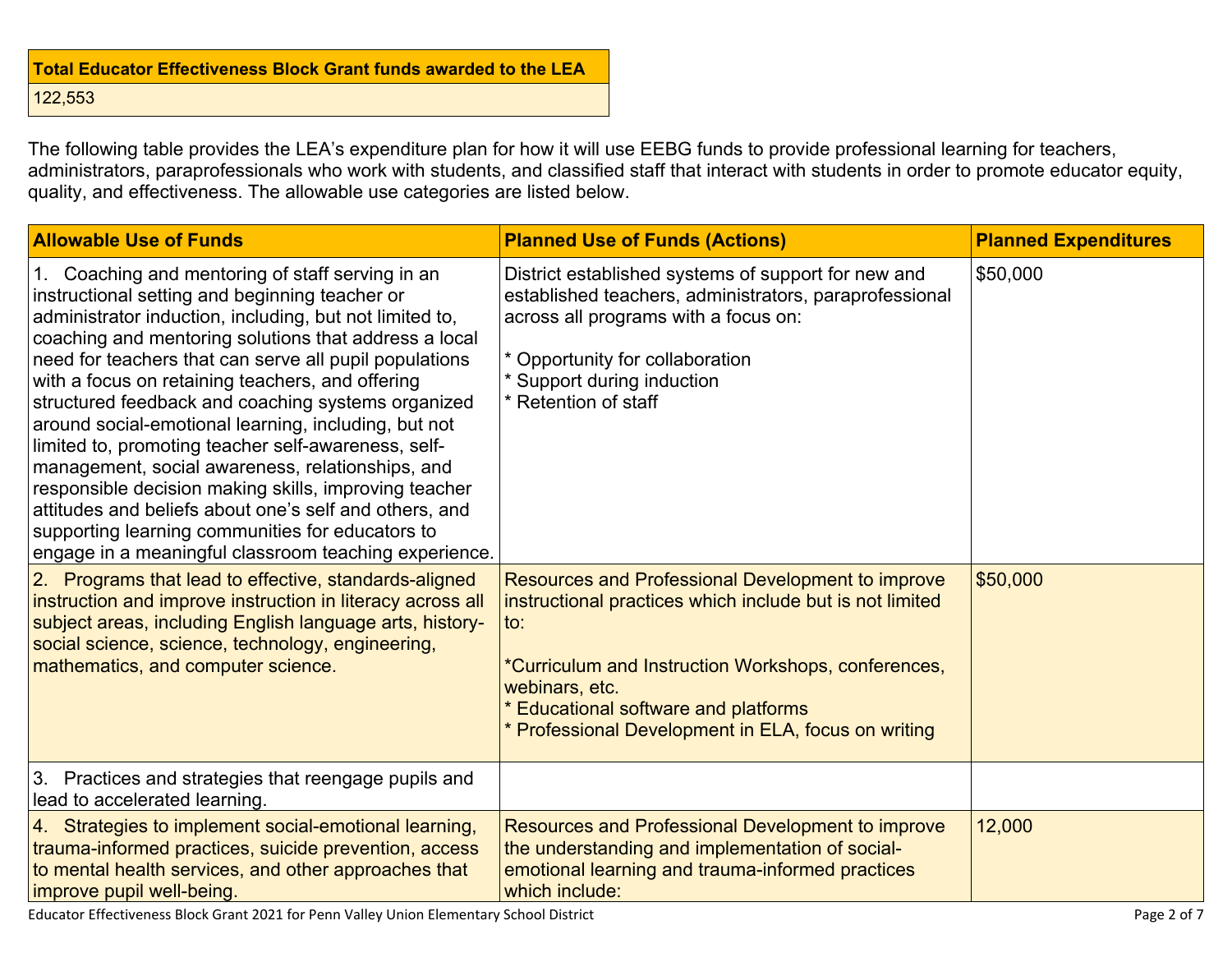| <b>Allowable Use of Funds</b>                                                                                                                                                                                                                                                                                                                                                                                                                                                                                                                                                                               | <b>Planned Use of Funds (Actions)</b>                                                                                                                                                                                                                                                                       | <b>Planned Expenditures</b> |
|-------------------------------------------------------------------------------------------------------------------------------------------------------------------------------------------------------------------------------------------------------------------------------------------------------------------------------------------------------------------------------------------------------------------------------------------------------------------------------------------------------------------------------------------------------------------------------------------------------------|-------------------------------------------------------------------------------------------------------------------------------------------------------------------------------------------------------------------------------------------------------------------------------------------------------------|-----------------------------|
|                                                                                                                                                                                                                                                                                                                                                                                                                                                                                                                                                                                                             | * Social-emotional and trauma-informed professional<br>development<br>* Programs and resources to enhance mental health<br>services                                                                                                                                                                         |                             |
| 5. Practices to create a positive school climate,<br>including, but not limited to, restorative justice, training<br>around implicit bias, providing positive behavioral<br>supports, multitiered systems of support, transforming a<br>schoolsite's culture to one that values diverse cultural<br>and ethnic backgrounds, and preventing discrimination,<br>harassment, bullying, and intimidation based on actual<br>or perceived characteristics, including disability, gender,<br>gender identity, gender expression, language,<br>nationality, race or ethnicity, religion, or sexual<br>orientation. | Resources and Professional Development to improve<br>the understanding and implementation of Restorative<br>Justice to create a positive school climate including:<br>* Restorative justice training and implementation<br>* Programs, resources, and technology to enhance<br>restorative justice programs | 10,553                      |
| 6. Strategies to improve inclusive practices, including,<br>but not limited to, universal design for learning, best<br>practices for early identification, and development of<br>individualized education programs for individuals with<br>exceptional needs.                                                                                                                                                                                                                                                                                                                                               |                                                                                                                                                                                                                                                                                                             |                             |
| 7. Instruction and education to support implementing<br>effective language acquisition programs for English<br>learners, which may include integrated language<br>development within and across content areas and<br>building and strengthening capacity to increase<br>bilingual and biliterate proficiency.                                                                                                                                                                                                                                                                                               |                                                                                                                                                                                                                                                                                                             |                             |
| 8. New professional learning networks for educators<br>not already engaged in an education-related<br>professional learning network to support the<br>requirements of subdivision (c).                                                                                                                                                                                                                                                                                                                                                                                                                      |                                                                                                                                                                                                                                                                                                             |                             |
| 9. Instruction, education, and strategies to incorporate<br>ethnic studies curricula adopted pursuant to Section<br>51226.7 into pupil instruction for grades 7 to 12,<br>inclusive.                                                                                                                                                                                                                                                                                                                                                                                                                        |                                                                                                                                                                                                                                                                                                             |                             |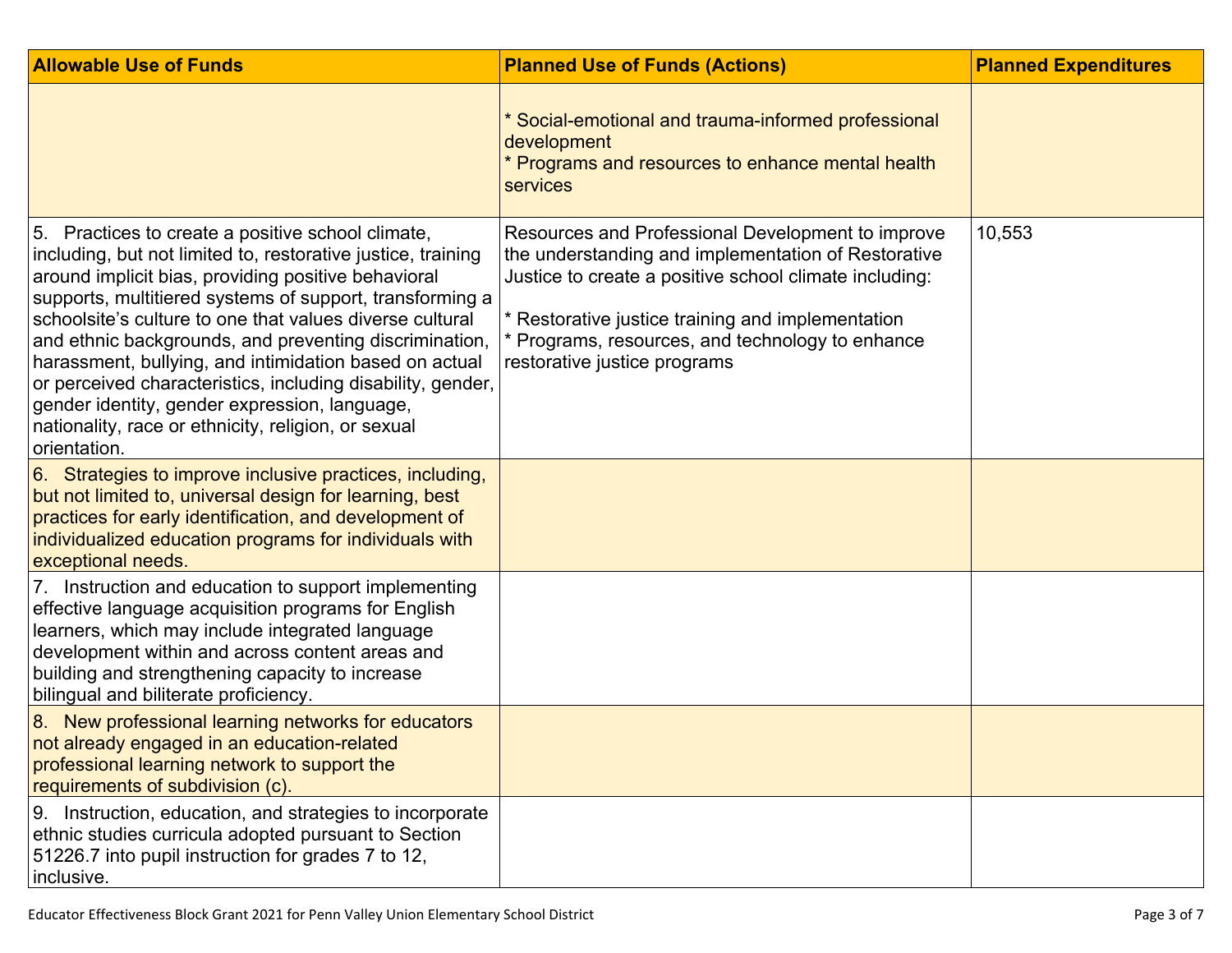| <b>Allowable Use of Funds</b>                                                                                                                      | <b>Planned Use of Funds (Actions)</b> | <b>Planned Expenditures</b> |
|----------------------------------------------------------------------------------------------------------------------------------------------------|---------------------------------------|-----------------------------|
| 10. Instruction, education, and strategies for<br>certificated and classified educators in early childhood<br>education, or childhood development. |                                       |                             |
|                                                                                                                                                    |                                       | Subtotal 122,553.00         |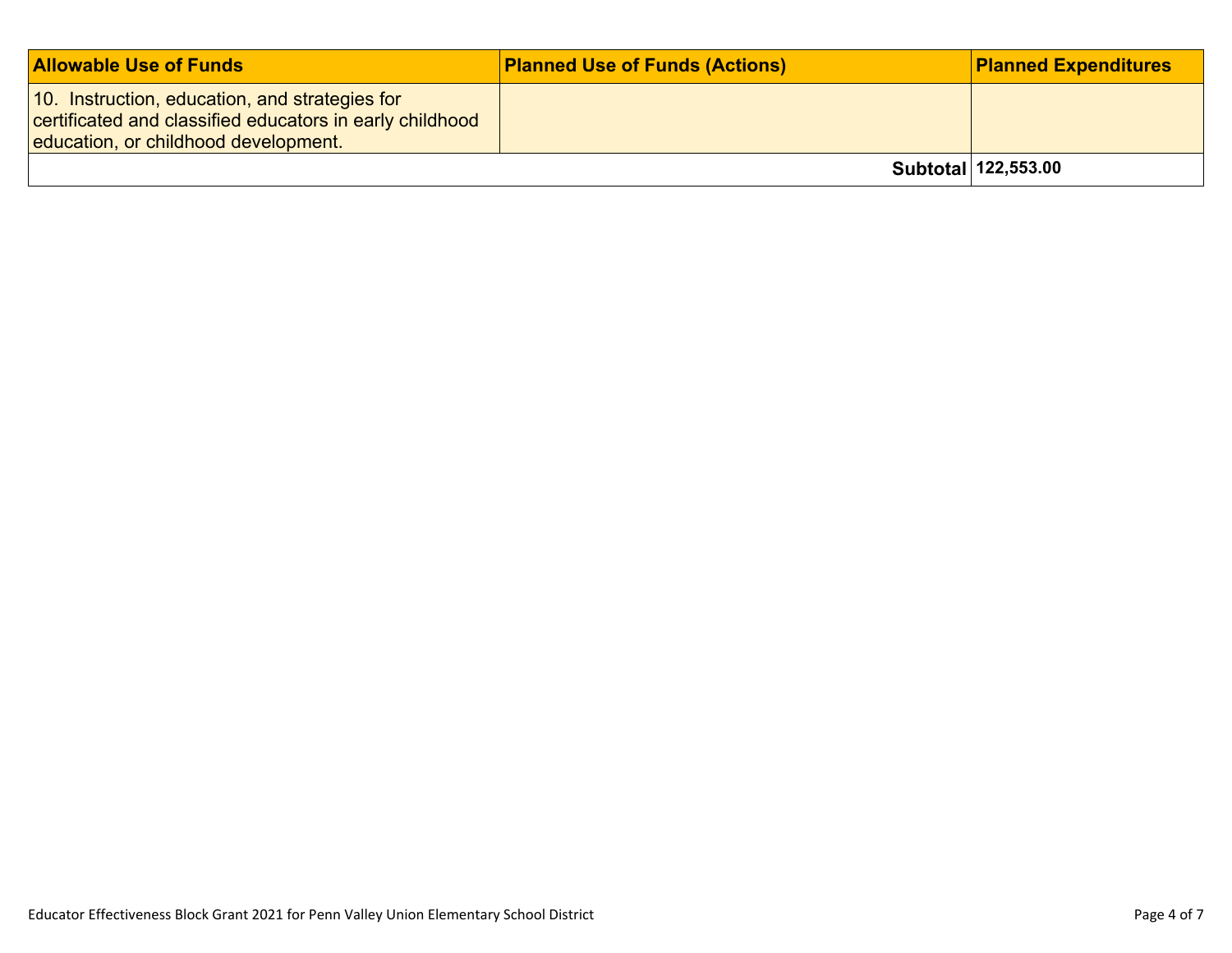## **Educator Effectiveness Block Grant Plan Instructions**

#### **Introduction**

A program providing funds to county offices of education, school districts, charter schools, and state special schools to provide professional learning and to promote educator equity, quality, and effectiveness.

For additional information regarding Educator Effectiveness Block Grant funding please see the web page at <https://www.cde.ca.gov/fg/aa/ca/educatoreffectiveness.asp>.

#### **Purpose and Requirements**

As noted in the Introduction, a program providing funds to county offices of education, school districts, charter schools, and state special schools to provide professional learning and to promote educator equity, quality, and effectiveness:

- To ensure professional development meets educator and pupil needs, local educational agencies are **encouraged to allow school site and content staff to identify the topic or topics of professional learning**. Professional learning provided pursuant to this section shall do both of the following:
	- Be **content focused**, incorporate **active learning**, support **collaboration**, use **models** of effective practice, provide **coaching** and **expert support**, offer **feedback** and **reflection**, and be of **sustained duration**.
	- As applicable, be aligned to the **academic content standards** adopted pursuant to Sections 51226, 60605, 60605.1, 60605.2, 60605.3, 60605.4, 60605.8, and 60605.11, and the model curriculum adopted pursuant to Section 51226.7, as those sections read on June 30, 2020, and former Section 60605.85, as that section read on June 30, 2014.

Areas that to be considered for funding as outlined in Education Code include:

(1) **Coaching** and **mentoring** of staff serving in an instructional setting and beginning teacher or administrator induction, including, but not limited to, coaching and mentoring solutions that address a local need for teachers that can serve all pupil populations with a focus on retaining teachers, and offering structured feedback and coaching systems organized around social-emotional learning, including, but not limited to, promoting teacher self-awareness, self-management, social awareness, relationships, and responsible decisionmaking skills, improving teacher attitudes and beliefs about one's self and others, and supporting learning communities for educators to engage in a meaningful classroom teaching experience.

(2) Programs that lead to effective, **standards-aligned instruction** and improve **instruction in literacy** across all subject areas, including English language arts, history-social science, science, technology, engineering, mathematics, and computer science. (3) Practices and strategies that **reengage pupils** and lead to **accelerated learning**.

(4) Strategies to implement **social-emotional learning**, **trauma-informed practices**, **suicide prevention**, access to **mental health** services, and other approaches that improve pupil well-being.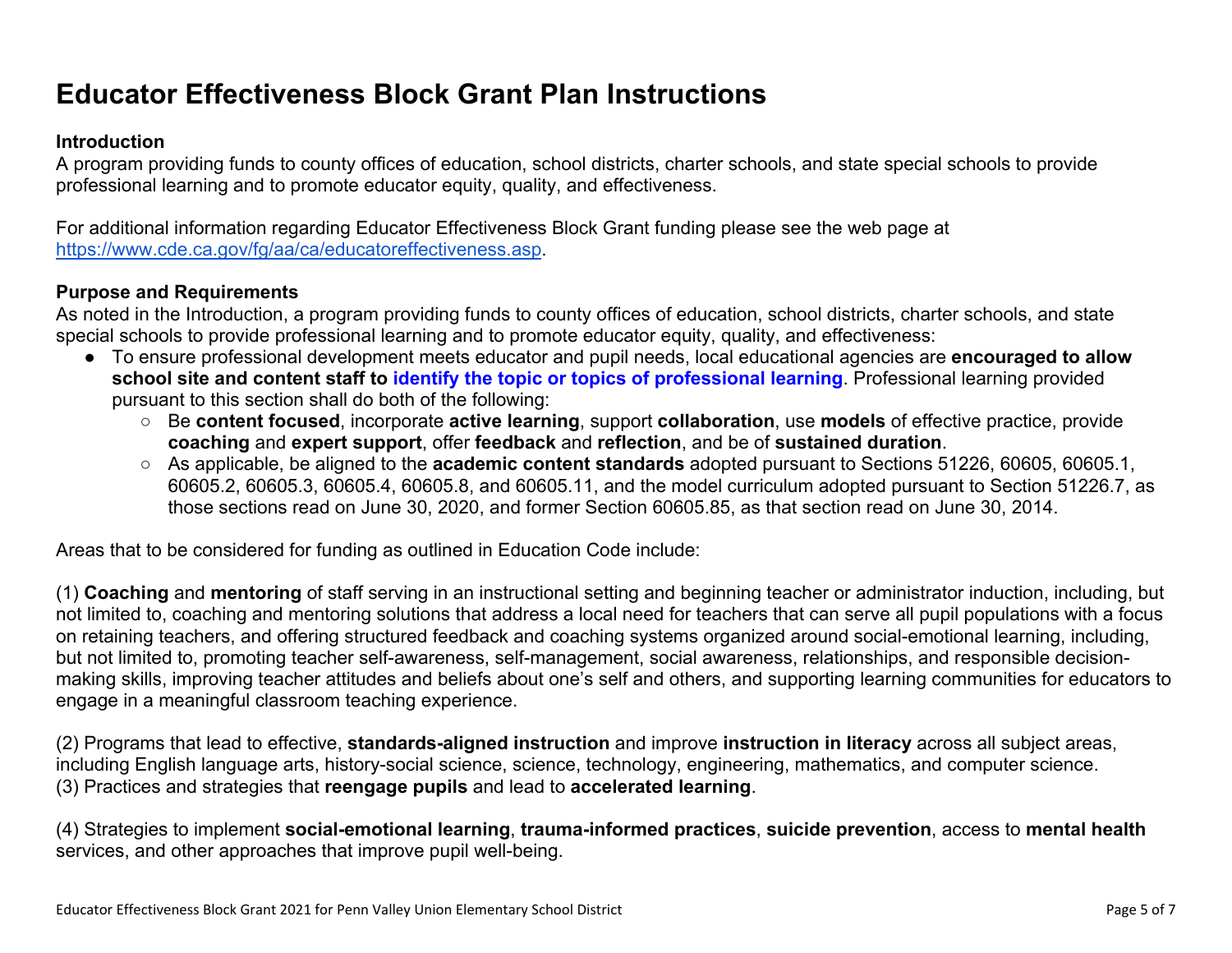(5) Practices to create a **positive school climate**, including, but not limited to, restorative justice, training around implicit bias, providing positive behavioral supports, multitiered systems of support, transforming a schoolsite's culture to one that values diverse cultural and ethnic backgrounds, and preventing discrimination, harassment, bullying, and intimidation based on actual or perceived characteristics, including disability, gender, gender identity, gender expression, language, nationality, race or ethnicity, religion, or sexual orientation.

(6) Strategies to improve **inclusive practices**, including, but not limited to, universal design for learning, best practices for early identification, and development of individualized education programs for individuals with exceptional needs.

(7) Instruction and education to support implementing **effective language acquisition** programs for English learners, which may include integrated language development within and across content areas, and building and strengthening capacity to increase bilingual and biliterate proficiency.

(8) New **professional learning networks** for educators not already engaged in an education-related professional learning network to support the requirements of subdivision (c) - *see slide 12 for subdivision (c).*

(9) Instruction, education, and strategies to incorporate **ethnic studies** curricula adopted pursuant to Section 51226.7 into pupil instruction for grades 7 to 12, inclusive.

(10) Instruction, education, and strategies for certificated and classified educators in **early childhood education**, or **childhood development**.

## **Instructions to complete the template:**

## **Total Educator Effectiveness Block Grant funds awarded to the LEA**

Provide the total amount of Educator Effectiveness Block Grant funds the LEA is awarded.

#### **Allowable Use of Funds Table**

The table is in three parts, **Allowable Use of Funds, Planned Use of Funds (Actions)**, and **Planned Expenditures**. Data is only required in the **Planned Use of Funds** and **Planned Expenditures** columns.

#### **(1) Allowable Use of Funds**

The LEA must specify the amount of EEBG funds that it intends to use to implement a planned action. This column is prepopulated with the allowable uses of funds. There is no need to input additional information in this column.

## **(2) Planned Use of Funds (Actions)**

● Provide a description of the action(s) the LEA will implement using EEBG funds. The description can be brief and/or in list form. Include the group that will receive the professional learning (teachers, administrators, paraprofessionals who work with students and classified staff that interact with students).